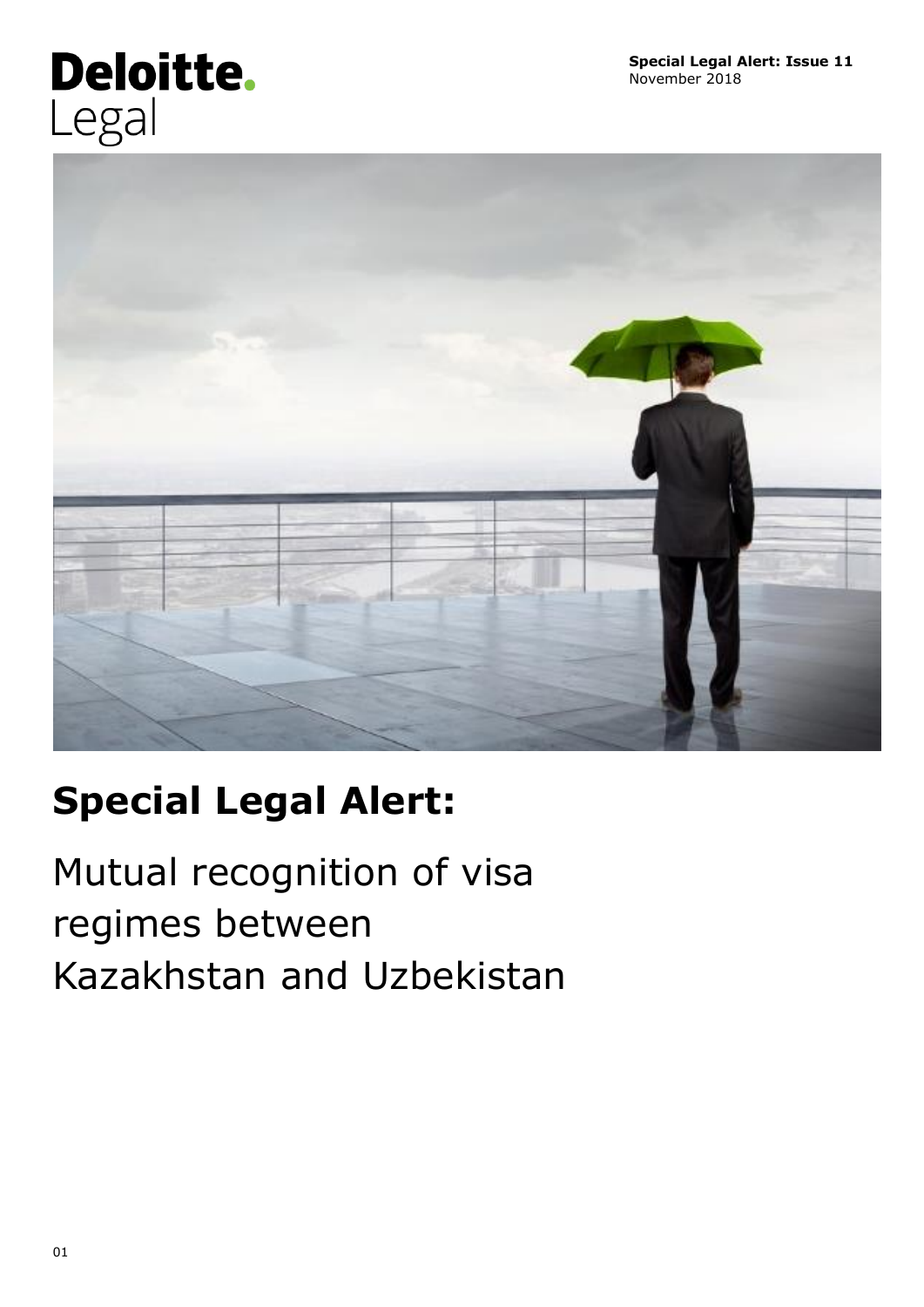#### **Dear friends,**

We would like to notify you that Uzbekistan and Kazakhstan have agreed on the mutual recognition of visa regimes by Silk Road countries. This will allow foreign tourists visiting Kazakhstan to enter Uzbekistan without hindrance, and vice versa. In the future, other countries of the Silk Road - Kyrgyzstan and Tajikistan can join the mutual exchange of visas.

The parties signed the agreement at the first interregional forum of Kazakhstan and Uzbekistan, which was held in Shymkent at the initiative of the heads of two states.

Following the results of the forum, the heads of regions of the two countries signed 16 documents on the implementation of joint projects. KazTransGas JSC and Uztransgaz JSC signed an agreement on transportation of natural gas through the territory of Uzbekistan. KTZ Express JSC and Uzavtotranstekhnika Research and Production Center have agreed to establish a joint venture.

The Foreign Trade Chamber of Kazakhstan and the Chamber of Commerce and Industry of Uzbekistan reported that the first trading house of the Akmola region would open in January 2019 in Tashkent. In the future, the possibility of building a trading house of Uzbekistan in the territory of Akmola region is being considered.

#### **How Deloitte can help**

Deloitte Legal will be glad to provide detailed advice on any questions you may have after reading this Monthly News Digest. The contact details of the main team members are shown below.

The Deloitte Legal team provides unique legal advisory services in various spheres, such as:



M&A transactions, investment support



**Environmental Law** 

Labour Law and Immigration

Commercial Law:

- Contractual relations
- Licensing and Regulatory
- Real Estate

Legal Die Diligence

Restructuring, liquidation, insolvency